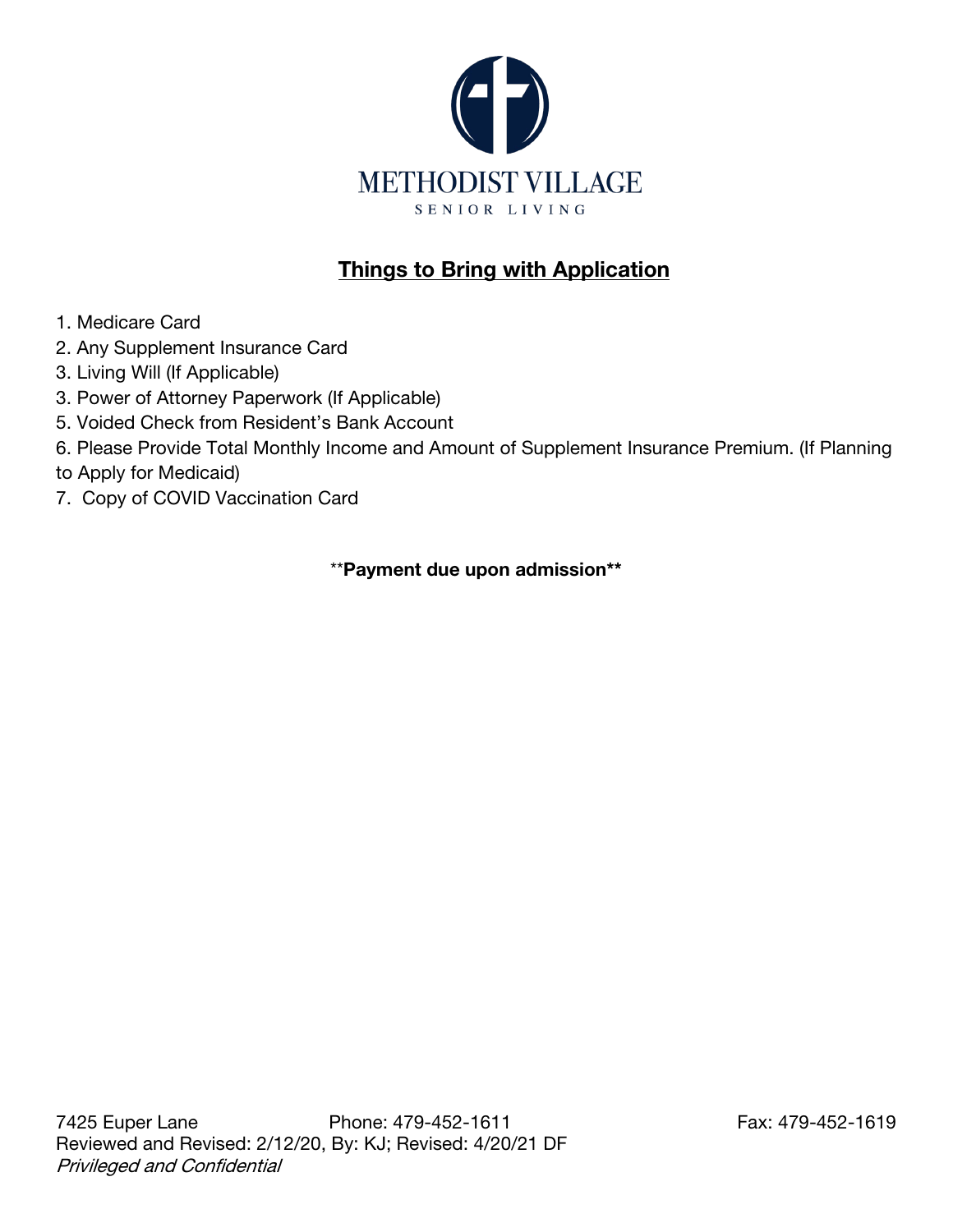

# **Pre-Admission Application**

| Date: ______________ Payor Source: Private ______ Medicaid _____ Medicare _____ |                |      |    |                                             |     |
|---------------------------------------------------------------------------------|----------------|------|----|---------------------------------------------|-----|
| <b>Applicant Name:</b>                                                          |                |      |    |                                             |     |
| Last                                                                            | First          |      | MI | Maiden                                      |     |
|                                                                                 |                |      |    |                                             |     |
|                                                                                 |                |      |    |                                             |     |
| <b>Street</b>                                                                   |                | City |    | State                                       | Zip |
|                                                                                 |                |      |    |                                             |     |
|                                                                                 | Month/Day/Year |      |    |                                             |     |
| Birth Place: <u>________________________</u>                                    |                |      |    | Mother's Maiden Name: <u>[111] Mother's</u> |     |
|                                                                                 |                |      |    |                                             |     |
|                                                                                 |                |      |    |                                             |     |
|                                                                                 |                |      |    |                                             |     |
|                                                                                 |                |      |    |                                             |     |
|                                                                                 |                |      |    |                                             |     |
| Marital Status: Never Married: Married: Widowed: Divorced: Divorced:            |                |      |    |                                             |     |

7425 Euper Lane Phone: 479-452-1611 Fax: 479-452-1619 Reviewed and Revised: 4/16/20 KJ; Revised: 4/20/21 DF; Revised: 5/14/21 KJ; 6/15/21 KJ **Privileged and Confidential**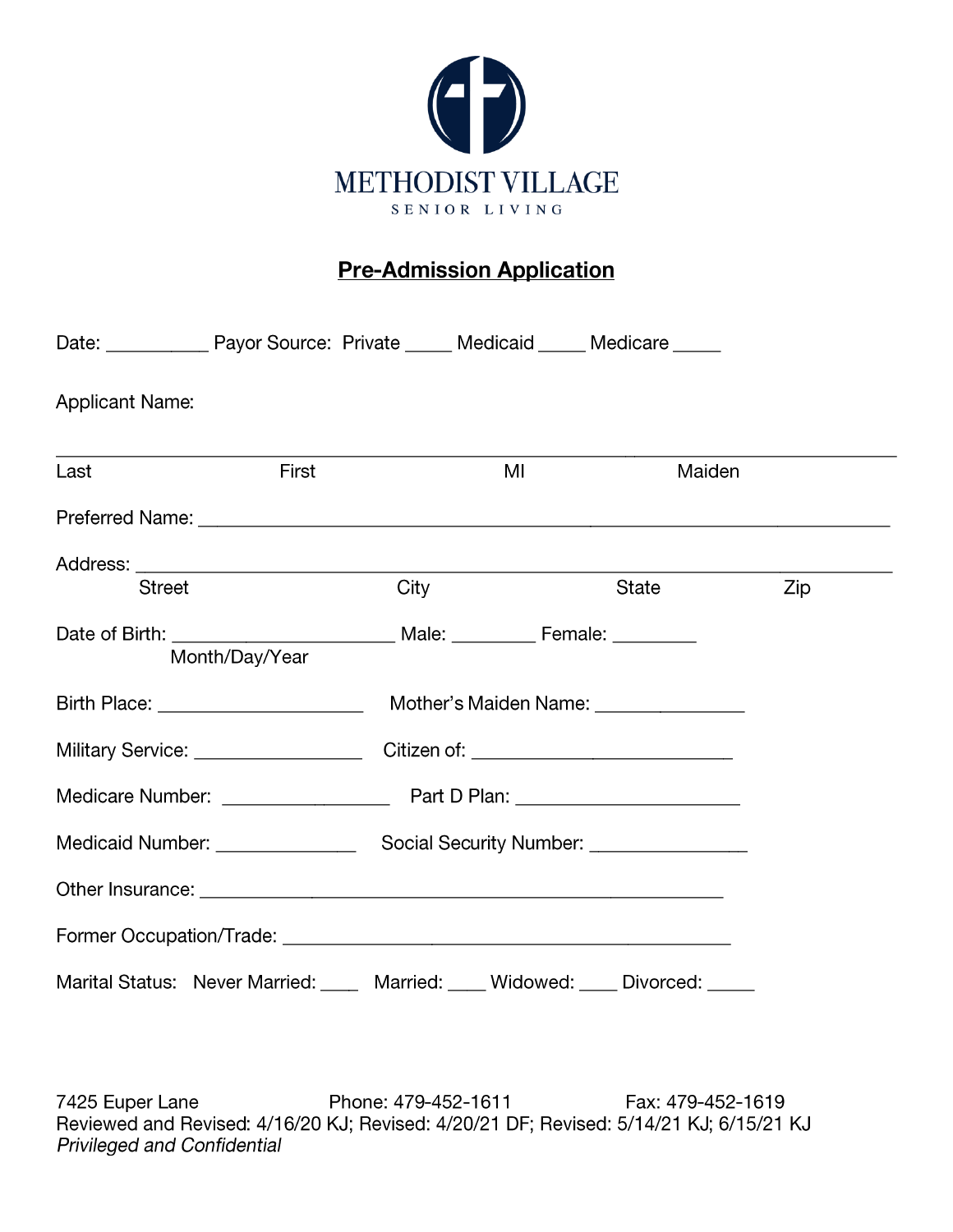

| <b>Physicians:</b>                                                                                                            |                     |                                  |     |
|-------------------------------------------------------------------------------------------------------------------------------|---------------------|----------------------------------|-----|
| Attending Physician: _________________ Other physicians? _______________________                                              |                     |                                  |     |
| Optometrist Name: __________________________ Dentist Name: _____________________                                              |                     |                                  |     |
|                                                                                                                               |                     |                                  |     |
|                                                                                                                               |                     |                                  |     |
| MVSL Room Preference: Private: ______ Shared: (Double occupancy) _____                                                        |                     |                                  |     |
| <b>Responsible Party:</b>                                                                                                     |                     |                                  |     |
| <u> 1989 - Johann Stoff, deutscher Stoff, der Stoff, der Stoff, der Stoff, der Stoff, der Stoff, der Stoff, der S</u><br>Name |                     | <b>Relationship to Applicant</b> |     |
|                                                                                                                               |                     |                                  |     |
| <b>Street</b>                                                                                                                 | City                | State                            | Zip |
|                                                                                                                               |                     |                                  |     |
| <b>Children/Next of Kin/Emergency Contacts:</b>                                                                               |                     |                                  |     |
|                                                                                                                               |                     |                                  |     |
| Address:                                                                                                                      |                     |                                  |     |
| <b>Street</b>                                                                                                                 | City                | <b>State</b>                     | Zip |
|                                                                                                                               |                     |                                  |     |
| 7425 Euper Lane<br>Reviewed and Revised: 4/16/20 KJ; Revised: 4/20/21 DF; Revised: 5/14/21 KJ; 6/15/21 KJ                     | Phone: 479-452-1611 | Fax: 479-452-1619                |     |

Privileged and Confidential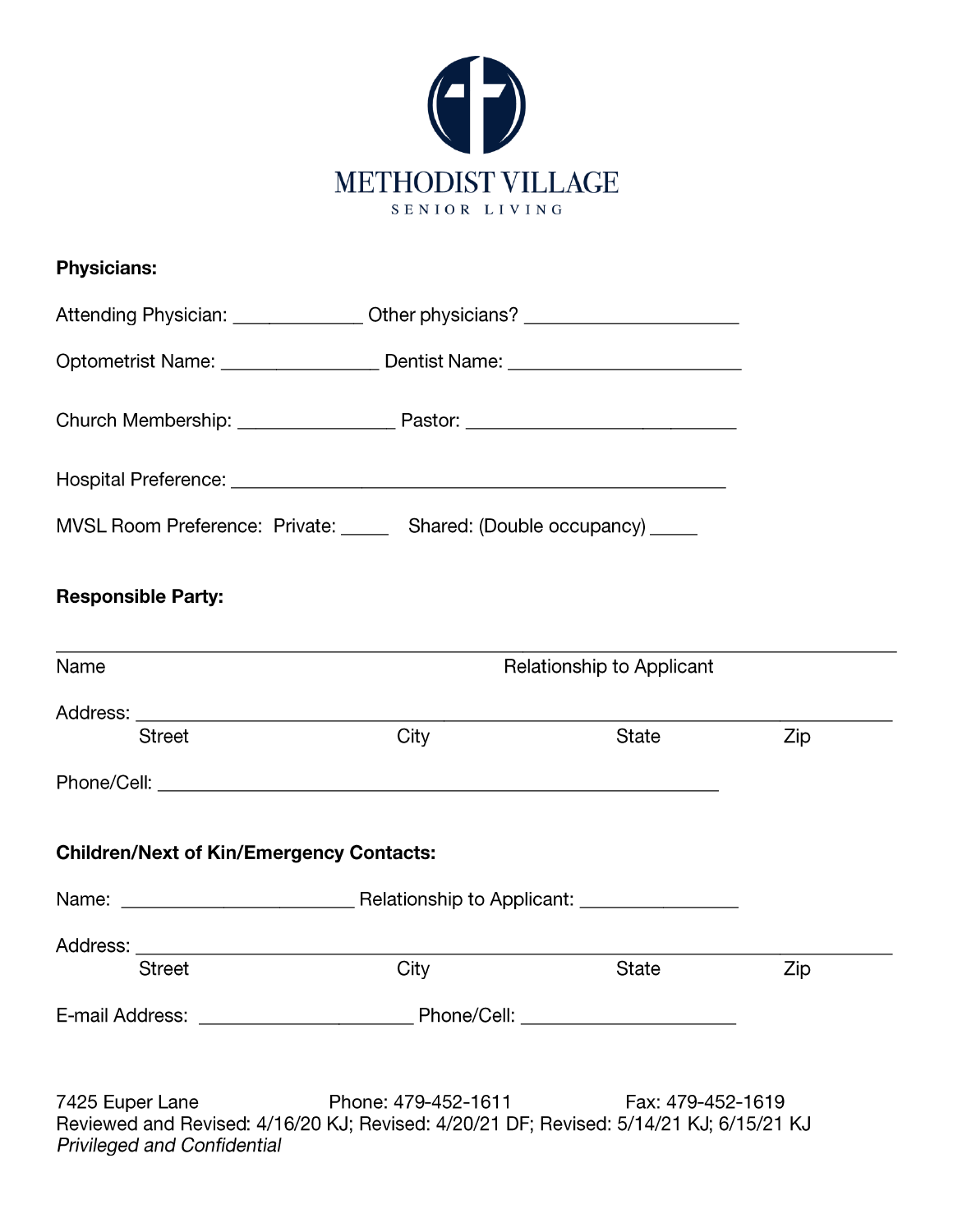

| Address: ________________________________                                         |                                                                                                                 |                                                          |     |  |
|-----------------------------------------------------------------------------------|-----------------------------------------------------------------------------------------------------------------|----------------------------------------------------------|-----|--|
| <b>Street</b>                                                                     | City                                                                                                            | State                                                    | Zip |  |
|                                                                                   |                                                                                                                 |                                                          |     |  |
|                                                                                   |                                                                                                                 |                                                          |     |  |
|                                                                                   |                                                                                                                 |                                                          |     |  |
| <b>Street</b>                                                                     | City                                                                                                            | State                                                    | Zip |  |
|                                                                                   |                                                                                                                 |                                                          |     |  |
| <b>Preferences:</b>                                                               |                                                                                                                 |                                                          |     |  |
|                                                                                   |                                                                                                                 |                                                          |     |  |
|                                                                                   | Laundry Preference: (Facility or Family): \\connection \\connection \\connection \\connection \\connection \\co |                                                          |     |  |
|                                                                                   | Does Applicant have a Living Will? _________(If so, please attach a copy to this application).                  |                                                          |     |  |
|                                                                                   | Does Applicant have a designated Power of Attorney? _________ If so, please provide a copy.                     |                                                          |     |  |
|                                                                                   | Passcode for security for resident information: ________________________________                                |                                                          |     |  |
|                                                                                   |                                                                                                                 |                                                          |     |  |
| 1) Friend / Family<br>2) Physician / Physician's office / Hospital<br>3) Magazine | How did you hear about Methodist Village Senior Living? (Circle any that apply)                                 | 4) Online (Website/Facebook)<br>5) Newspaper<br>6) Other |     |  |
| 7425 Funer Lane                                                                   | $Phona: 479-452-1611$                                                                                           | $Fay: 479 - 452 - 1619$                                  |     |  |

7425 Euper Lane Fax: 479-452-1611 Fax: 479-452-1619<br>Reviewed and Revised: 4/16/20 KJ; Revised: 4/20/21 DF; Revised: 5/14/21 KJ; 6/15/21 KJ **Privileged and Confidential**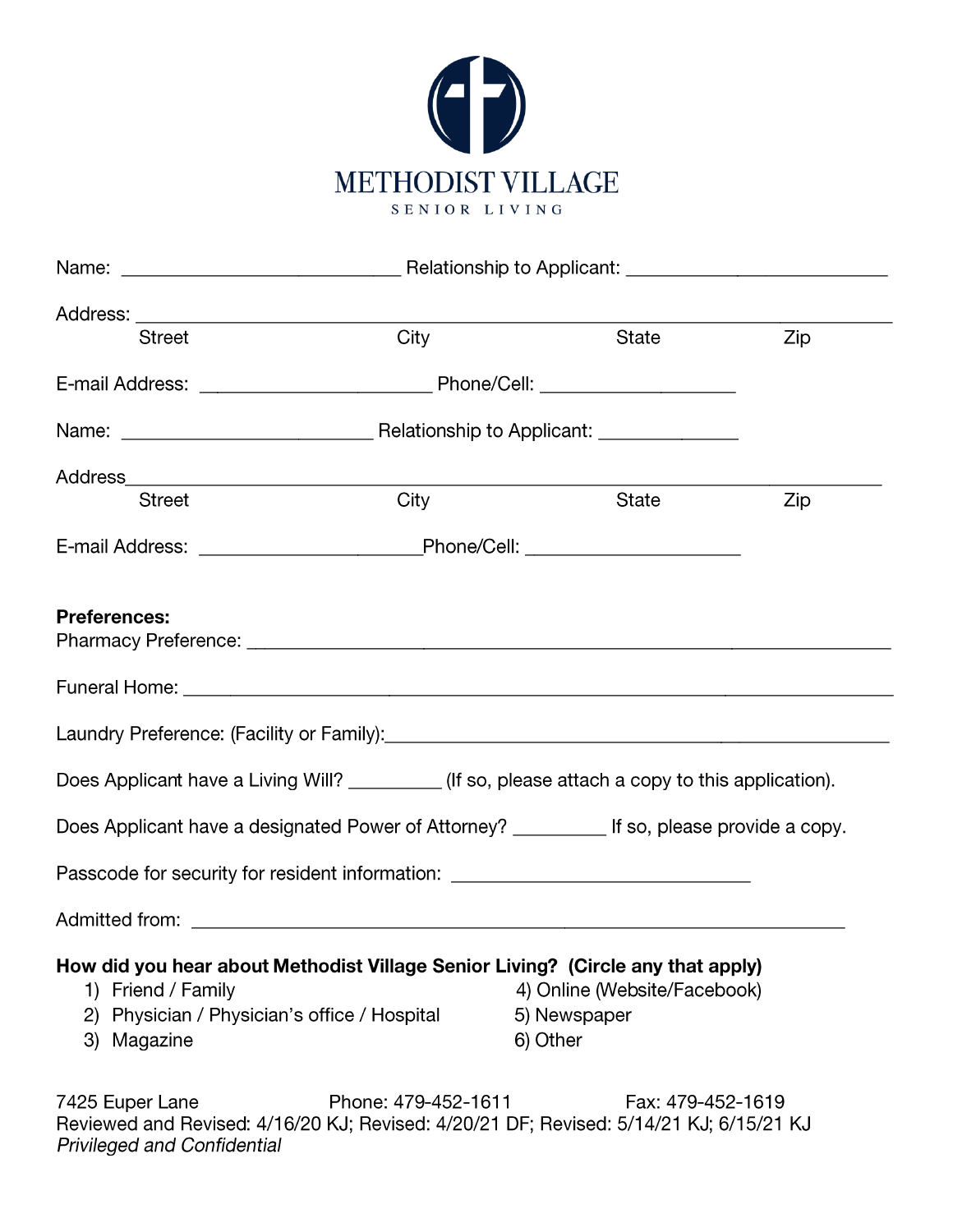

It is specifically understood that neither I, as a resident of MVSL, nor any member of my family, will attempt to hold MVSL responsible for injuries resulting from slips or falls that may occur in any part of the building or on any part of the grounds of the home.

Slips and falls are a potential hazard to all people in their home or elsewhere. This hazard is greater for older people and, in recognition of this fact; every possible precaution has been taken in the construction of this building to reduce this hazard. However, it must be understood and accepted by the resident and the family that the hazard cannot be completely eliminated.

It is also understood that MVSL cannot be responsible for the loss of valuables. This facility encourages the residents not to bring valuables with them but does provide a safe place for funds to be held. All due precautions are taken to safeguard the possessions of residents, but due to the nature of the facility, MVSL cannot assume responsibility for the valuables in possession of the residents unless left in the office of the facility.

I further understand that I will enter MVSL on a probationary basis. This will give me the opportunity to see if communal living is what my condition requires.

In the event applicant is unable to remain at MVSL because of any condition for which MVSL is unable to give proper care; because the applicant does not fit into group living from a psychological standpoint; or for any other reason causing the director of MVSL to feel the applicant cannot be permitted to remain, I as the responsible party assume full responsibility for removing the applicant upon notice from the President of the Board of Directors.

Signature - Responsible Party

**Date**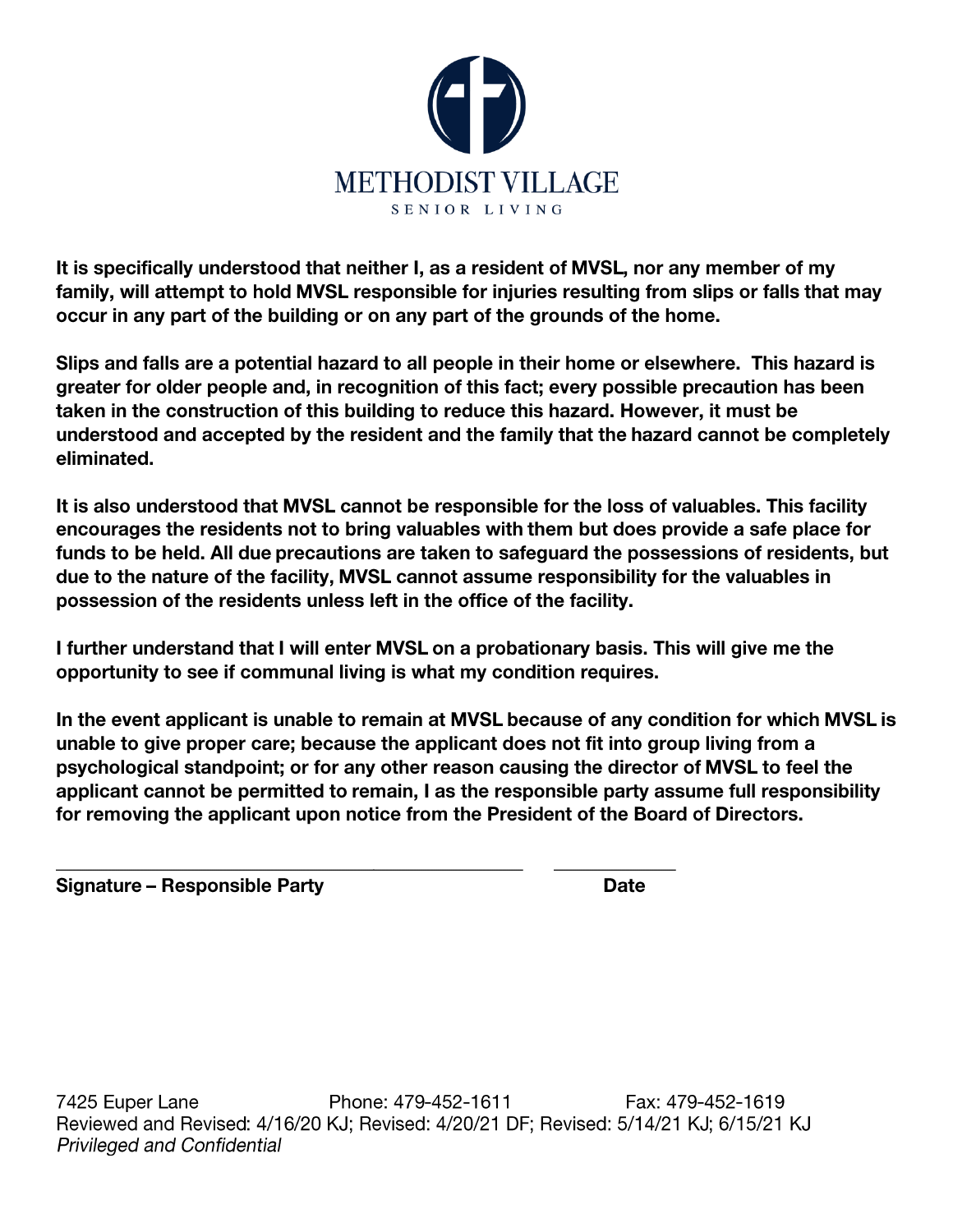

## **Authorization for Examination of Medical Information:**

Date of Birth: <u>Contract of Birth:</u>

I, hereby, authorize, MVSL to review my medical records for possible facility placement and to obtain by fax, Medical Records pertinent to my admission.

# Grant Consent to Share and Receive Records, for the Purpose of Coordinating Care:

Allow staff involved in my care to get access to my medical records from my prior caregivers, and to share my current medical record with other providers who can assist in my current or future care.

 $\frac{1}{2}$  YES 

Signature of Resident or Responsible Party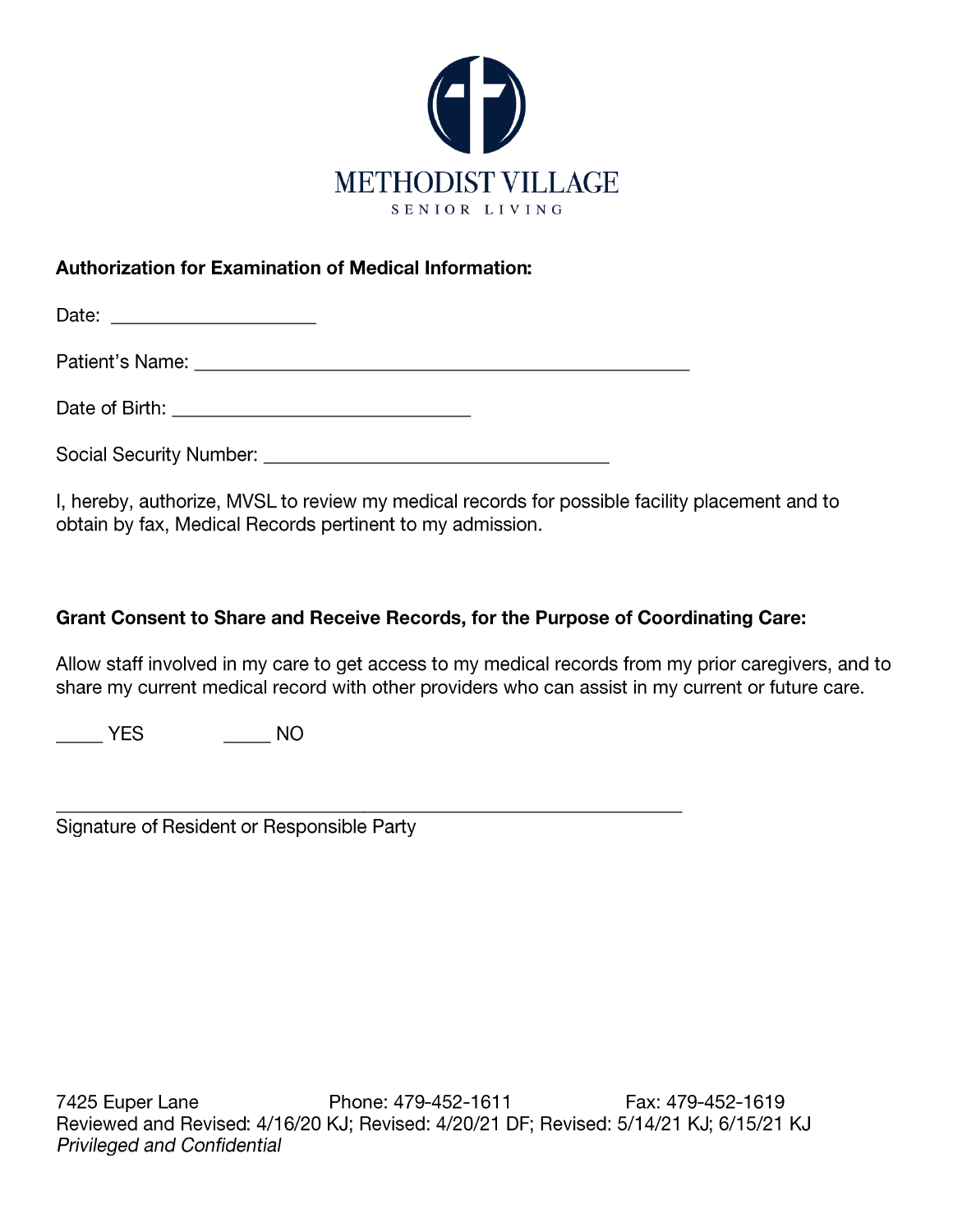

## **Estimated Medicaid Liability Worksheet:**

|                                                                                                                                                                                                                                                                                                                                                                                         | Date: $\_\_$ |
|-----------------------------------------------------------------------------------------------------------------------------------------------------------------------------------------------------------------------------------------------------------------------------------------------------------------------------------------------------------------------------------------|--------------|
| Income:                                                                                                                                                                                                                                                                                                                                                                                 |              |
| 1. Income (Social Security, Retirement, etc.):                                                                                                                                                                                                                                                                                                                                          |              |
| a)<br><u> Alexandria de la contrada de la contrada de la contrada de la contrada de la contrada de la contrada de la c</u><br>C)<br><u> Alexandria de la contrada de la contrada de la contrada de la contrada de la contrada de la contrada de la c</u><br>d)<br><u> 1999 - Johann Harry Harry Harry Harry Harry Harry Harry Harry Harry Harry Harry Harry Harry Harry Harry Harry</u> |              |
|                                                                                                                                                                                                                                                                                                                                                                                         |              |
|                                                                                                                                                                                                                                                                                                                                                                                         |              |
|                                                                                                                                                                                                                                                                                                                                                                                         |              |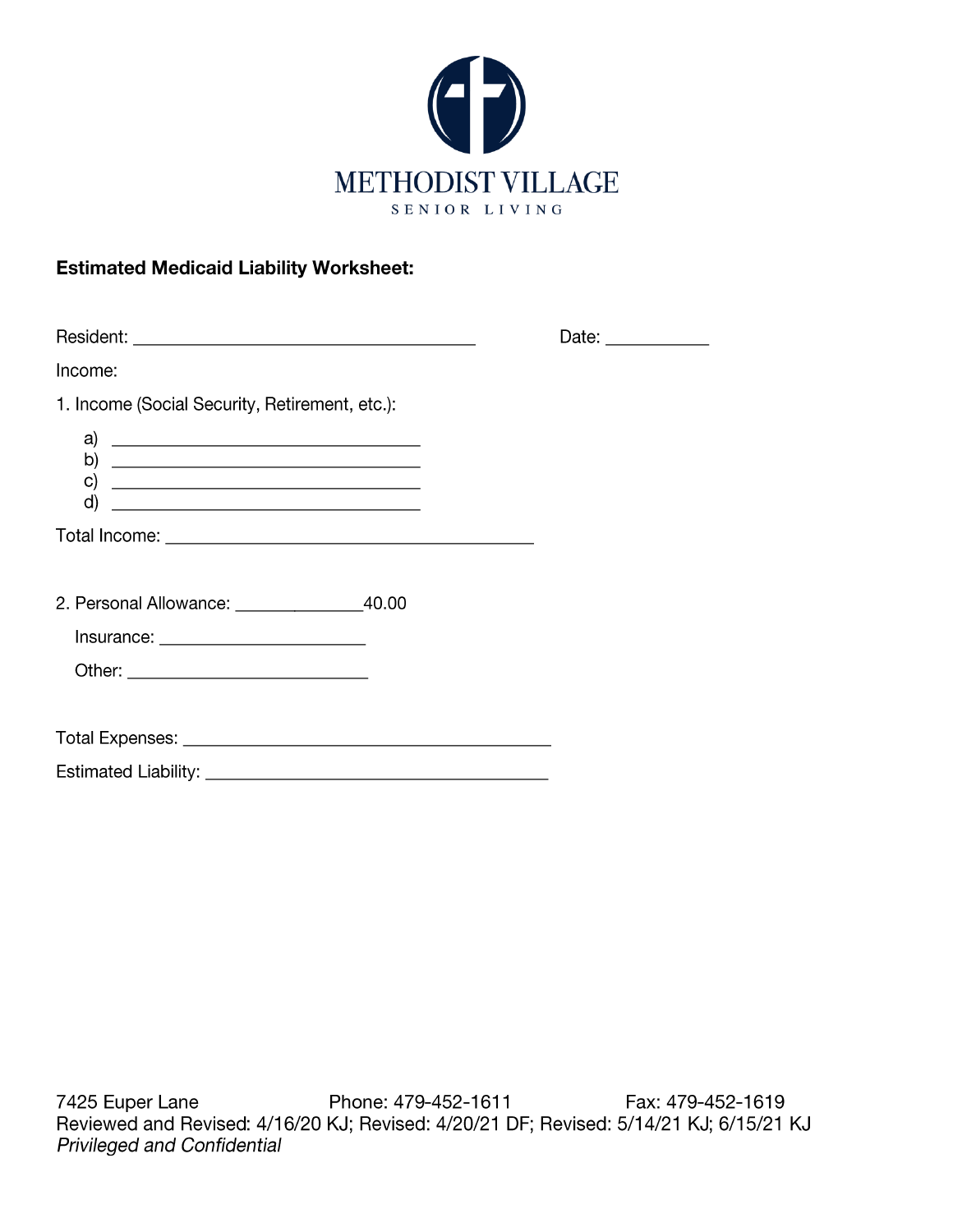

A resident's estimated Medicaid liability shows what the resident's family is expected to pay each month from the resident's resources while the resident is on pending status for Medicaid. Liability is the part of the room cost Medicaid does NOT cover. It MUST be paid by the resident/responsible party out of the resident's resources. Once Medicaid is approved, the Medicaid office will set the official liability for the resident. This amount must be paid each month by the 10<sup>th</sup> as long as the resident is living in this facility. If the responsible party fails to complete the Medicaid process, or if the resident is turned down by Medicaid for any reason, the charges will be flipped to private pay until the balance is paid in full. It is the responsible party's task to keep up with the Medicaid process and to get all required information in a timely manner.

THE RESIDENT'S PRORATED LIABILITY MUST BE PAID UPON ADMISSION TO THE FACILITY OR THE RESIDENT WILL NOT BE ACCEPTED TO STAY AT THIS FACILITY. If you have any questions regarding the Medicaid liability, or the Medicaid process itself, feel free to speak to the Admissions Coordinator before the admission process begins.

Signature of Resident or Responsible Party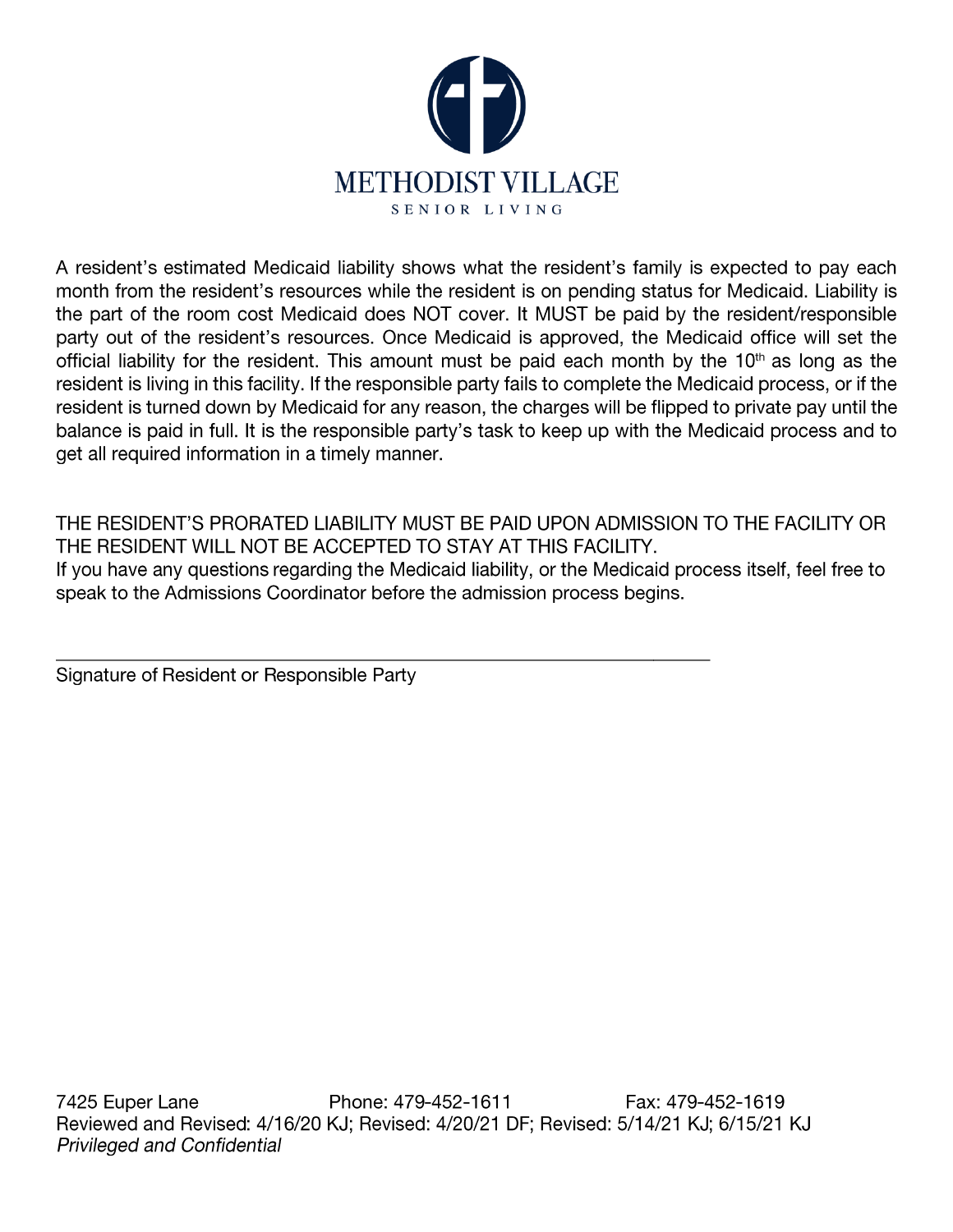| <b>ARKANSAS DEPARTMENT OF HEALTH AND HUMAN SERVICES</b><br><b>DIVISION OF MEDICAL SERVICES</b><br><b>Arkansas Pre-Admission Screening</b>       |                                                                                                                                                                              |  |  |  |
|-------------------------------------------------------------------------------------------------------------------------------------------------|------------------------------------------------------------------------------------------------------------------------------------------------------------------------------|--|--|--|
| Mental Illness/Mental Retardation - Level I Identification Screen                                                                               |                                                                                                                                                                              |  |  |  |
| <b>Applicant Information</b><br><b>Section I</b>                                                                                                | <b>Person Completing ID Screen</b><br>Date DMS-787 Completed:                                                                                                                |  |  |  |
| Name<br>First<br>Last<br>Middle                                                                                                                 | Name<br><u> 1989 - Johann Barbara, martxa alemaniar amerikan basar da da a shekara a shekara a shekara a shekara a shekar</u>                                                |  |  |  |
| Home Address<br><u> 1980 - Johann Barn, mars ann an t-Amhain Aonaich an t-Aonaich an t-Aonaich ann an t-Aonaich ann an t-Aonaich</u>            | Employer<br><u> 1989 - Johann Barn, mars ann an t-Amhain Aonaich an t-Aonaich an t-Aonaich ann an t-Aonaich ann an t-Aonaich</u>                                             |  |  |  |
|                                                                                                                                                 | Address                                                                                                                                                                      |  |  |  |
| Phone Number ( )<br><b>DOB</b><br><u> 1989 - Andrea Brand, amerikansk politik (d. 1989)</u>                                                     |                                                                                                                                                                              |  |  |  |
| <b>Medicaid Number</b><br><u> 1980 - Johann Barn, mars ann an t-Amhain Aonaichte ann an t-Amhain Aonaichte ann an t-Amhain Aonaichte ann an</u> |                                                                                                                                                                              |  |  |  |
| <b>Applicant's Current Location:</b><br>$\Box$ Home $\Box$ Hospital $\Box$ Nursing Home<br>Other (specify)                                      | Phone<br>Comments:                                                                                                                                                           |  |  |  |
| <b>Guardian/Responsible Party/Next of Kin</b>                                                                                                   |                                                                                                                                                                              |  |  |  |
| Name<br><u> 1989 - Johann Stoff, Amerikaansk politiker (</u><br><b>Address</b>                                                                  |                                                                                                                                                                              |  |  |  |
| <u> 1989 - Johann Barnett, fransk politik (f. 1989)</u><br>$\overline{Zip}$                                                                     | <u> 1989 - Andrea Stadt Britain, amerikansk politik (</u>                                                                                                                    |  |  |  |
| <b>Phone Number</b>                                                                                                                             |                                                                                                                                                                              |  |  |  |
| <b>COMPLETE BOTH SECTIONS, BOTH SIDES</b>                                                                                                       |                                                                                                                                                                              |  |  |  |
| <b>Section II</b><br>Mental Retardation/Developmental Disability                                                                                |                                                                                                                                                                              |  |  |  |
| 1.<br>Does the individual have a diagnosis or<br>history of mental retardation or a related<br>condition?<br>$\Box$ No<br>$\Box$ Yes            | 3.<br>Is there presenting evidence (cognitive or<br>behavioral) that may indicate the presence<br>of MR or DD?<br>$\Box$ Yes<br>$\Box$ No                                    |  |  |  |
| If yes, specify diagnosis/es<br><b>Mental Retardation</b><br>Autism<br>□ Epilepsy/Seizure<br>$\Box$ Cerebral Palsy<br>Other                     | A. If yes, does the condition result in<br>substantial functional limitations in<br>three or more of the following areas<br>of major life activity?<br>$\sqsupset$ Yes<br>No |  |  |  |
| Did the Mental Retardation develop<br>А.<br>before the individual reached age 18?<br>Yes<br>No                                                  | Check appropriate area(s)<br>Self Care<br>Language<br>Self-Direction                                                                                                         |  |  |  |
| Did the Developmental Disability develop<br>В.<br>before the individual reached age 22?<br>Yes<br>No                                            | <b>Mobility</b><br><b>Independent Living</b><br>Learning                                                                                                                     |  |  |  |
| 2.<br>Has the individual received services from<br>an agency that serves persons with MR/DD<br>Yes<br>No                                        | Does the individual's behavior or recent<br>4.<br>history indicate s/he is a danger to<br>self (suicidal or self-injurious) or<br>others (combative)?                        |  |  |  |
| If yes, please provide the name and addresses<br>of this agency. (Include ICF/MR admissions)                                                    | Yes<br>  No<br>If yes, please comment                                                                                                                                        |  |  |  |
|                                                                                                                                                 |                                                                                                                                                                              |  |  |  |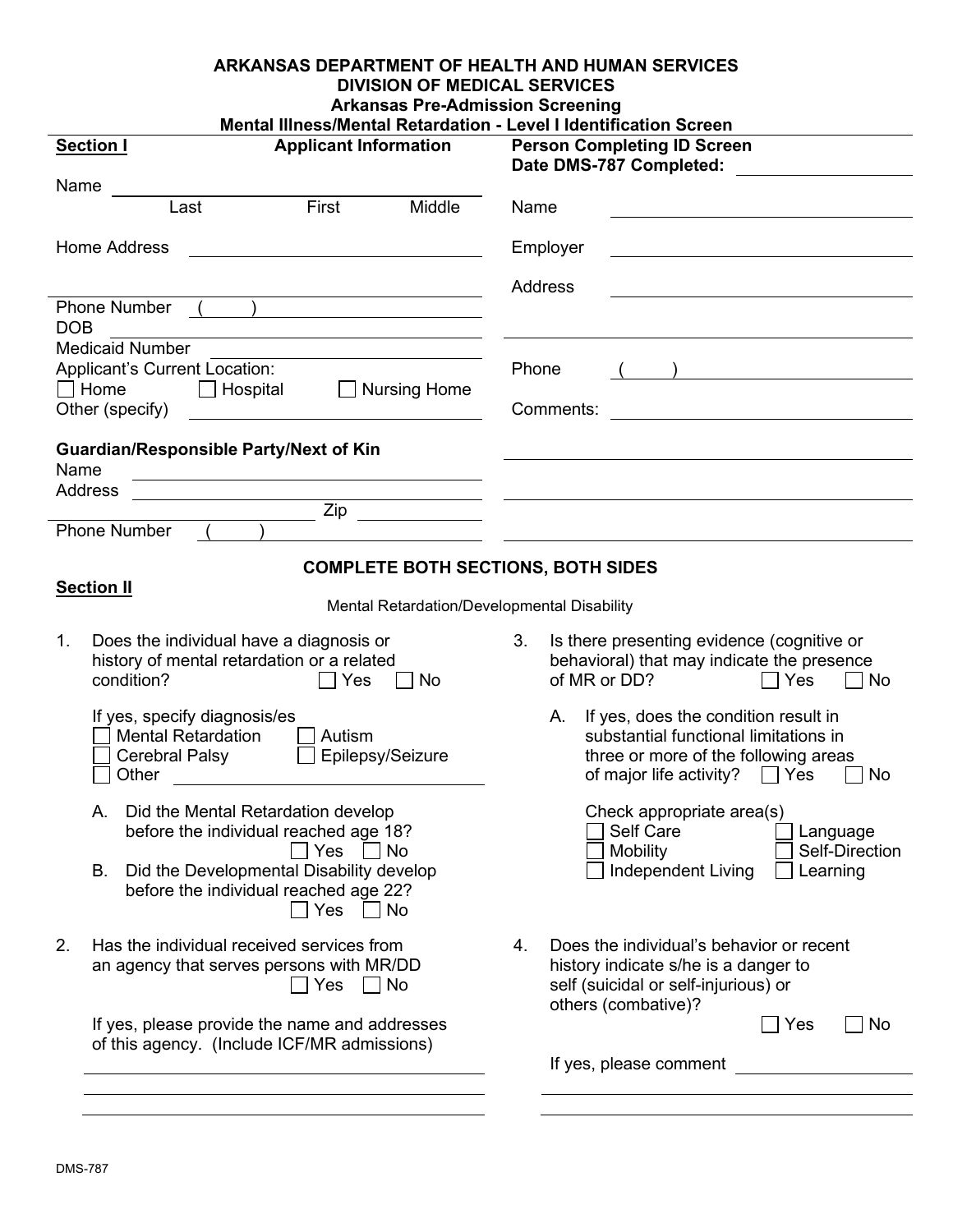| history of mental illness?<br>Yes<br>No<br>If yes, specify diagnosis/es<br>Schizophrenia<br>Schizoaffective<br>Delusional (Paranoia)<br>Somatoform<br>Psychosis □ Other<br><b>Major Depression</b><br>Bi-Polar D/O<br>Panic or other Anxiety Disorder |                                         | List the name and address of any<br>individual or agency providing diagnosis<br>or treatment for MI. Important, please list                      |
|-------------------------------------------------------------------------------------------------------------------------------------------------------------------------------------------------------------------------------------------------------|-----------------------------------------|--------------------------------------------------------------------------------------------------------------------------------------------------|
| Has the individual been prescribed<br>any psychotropic medications on a regular<br>basis in the absence of a confirmed mental<br>disorder?<br>Yes<br>No<br>If yes, please list medications.                                                           | 6.                                      | Does the individual's behavior or recent                                                                                                         |
| Is there any presenting evidence of<br>disturbance in the orientation, affect, mood or<br>behavior that suggests mental illness?<br>No<br>Yes                                                                                                         |                                         | history indicate that s/he is a danger to<br>self (suicidal or self-injurious) or others<br>(combative)?<br>Yes<br>No<br>If yes, please comment. |
| Has the individual received treatment<br>within the last two years by any of the<br>following caregivers?<br>Yes<br>No<br>Mental Hospital<br>Hospital Psych. Unit                                                                                     | 7.                                      | Is there a diagnosis of Dementia, OBS,<br>Alzheimer's or any related organic<br>disorders. If yes, complete DMS-780 form.<br>No<br>Yes           |
|                                                                                                                                                                                                                                                       | Does the individual have a diagnosis or | 5.                                                                                                                                               |

**MENTAL ILLNESS**

#### **Section III APPLICANT'S STATEMENT**

I understand that as a condition of my admission to or continued stay in a Medicaid certified Nursing Facility, a screen (Level I) for indicators of mental illness and/or mental retardation/developmental disability is required by federal law.

I have been informed that the results of the Level I screen may indicate the need for further evaluation (Level  $II$ ).

I understand that the Level II evaluation will be performed by Bock Associates for the State of Arkansas and that I will be notified in writing of the results of the Level II evaluation.

> Signature of Applicant or **Date** Responsible Party/Legal Guardian

Signature of Person Completing Date Date Level I Screen (Form DMS-787)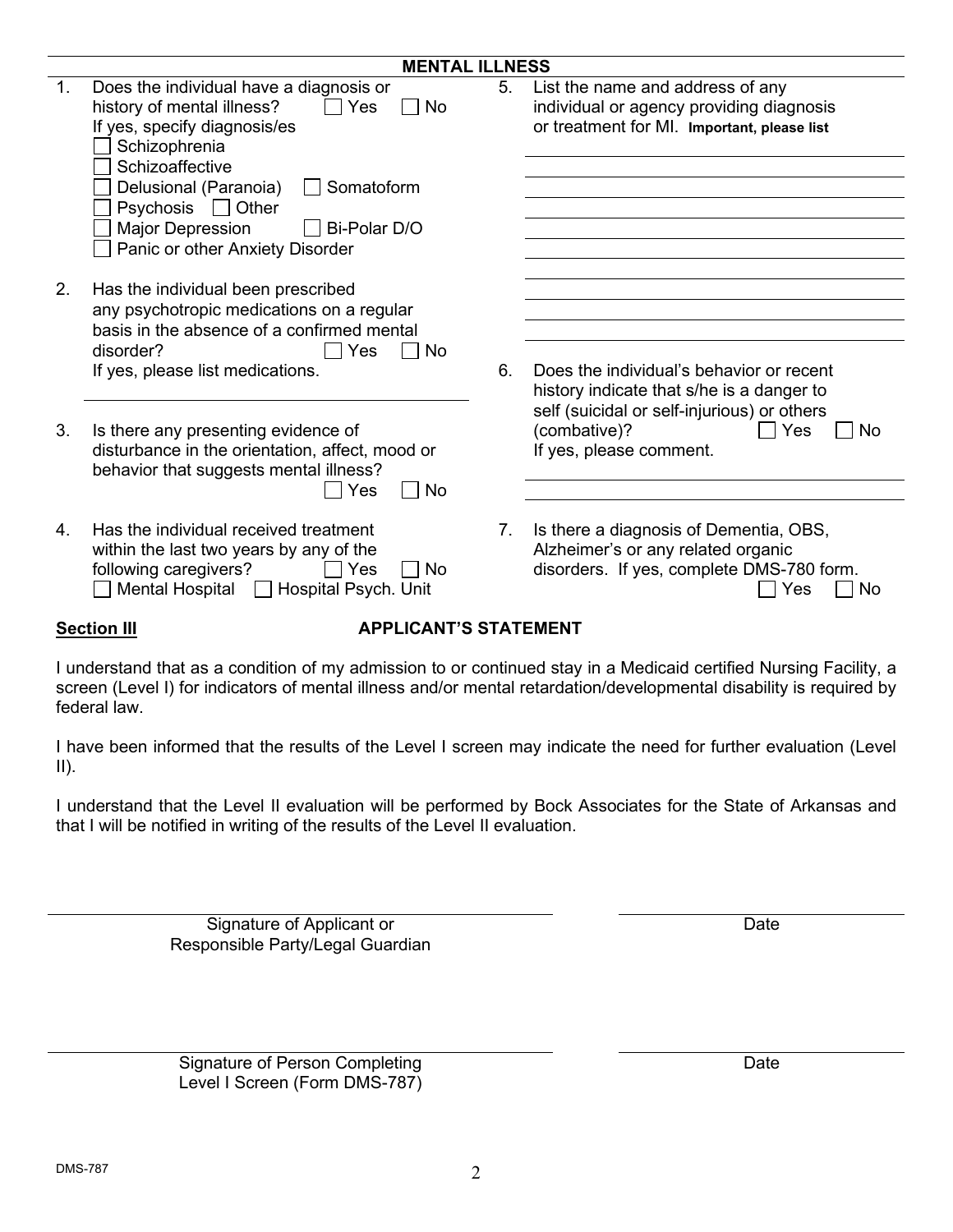

# Room Rates

#### Current Rates (per day):

| Care Center Semi-Private Room: | \$230.00 |
|--------------------------------|----------|
| Care Center Private Room:      | \$240.00 |
| Respite Care:                  | \$250.00 |

\*This rate is subject to change due to normal inflationary trends that affect all room rates. The expected room rate increase is 2% per year.

For a Medicaid resident that requests to reside in a Medicaid private room, there will be a room differential rate charge to the responsible party every month. This will be a flat rate of \$15.00 per day.

Residents admitted for Medicare Skilled services will not be charged a room rate but services will be billed to the residents Medicare Insurance. Medicare pays for up to 100 days per spell or illness; Medicare pays 100% of the first 20 days of stay and then the last 80 days there is a co-payment per day. Medicaid, supplemental insurance, or private pay will cover this.

Respite Care can be provided for up to 13 days.

Payment is due upon admission and by the tenth of each month thereafter. If payment is not received by the 15<sup>th</sup> of the month, a late fee of \$20.00 will be charged. Payments may be made in the business office, Monday through Saturday. 8:30am to 4:30pm, or mailed to:

> Methodist Village Senior Living 7425 Euper Lane Fort Smith, AR. 72903

### Room Rates Include:

- 1. Private or semi- private rooms available
- 2. 24-hour nursing care
- 3. Dietary services as ordered by the physician (excluding IV and tube nutrition)
- 4. Personal laundry and housekeeping services
- 5. Recreational activities and entertainment as scheduled
- 6. Cable television
- 7. Telephone service

7425 Euper Lane Phone: 479-452-1611 Fax: 479-452-1619 Reviewed and Revised: 1/5/21 KJ; 6/15/21 KJ; 4/21/22 KJ Privileged and Confidential